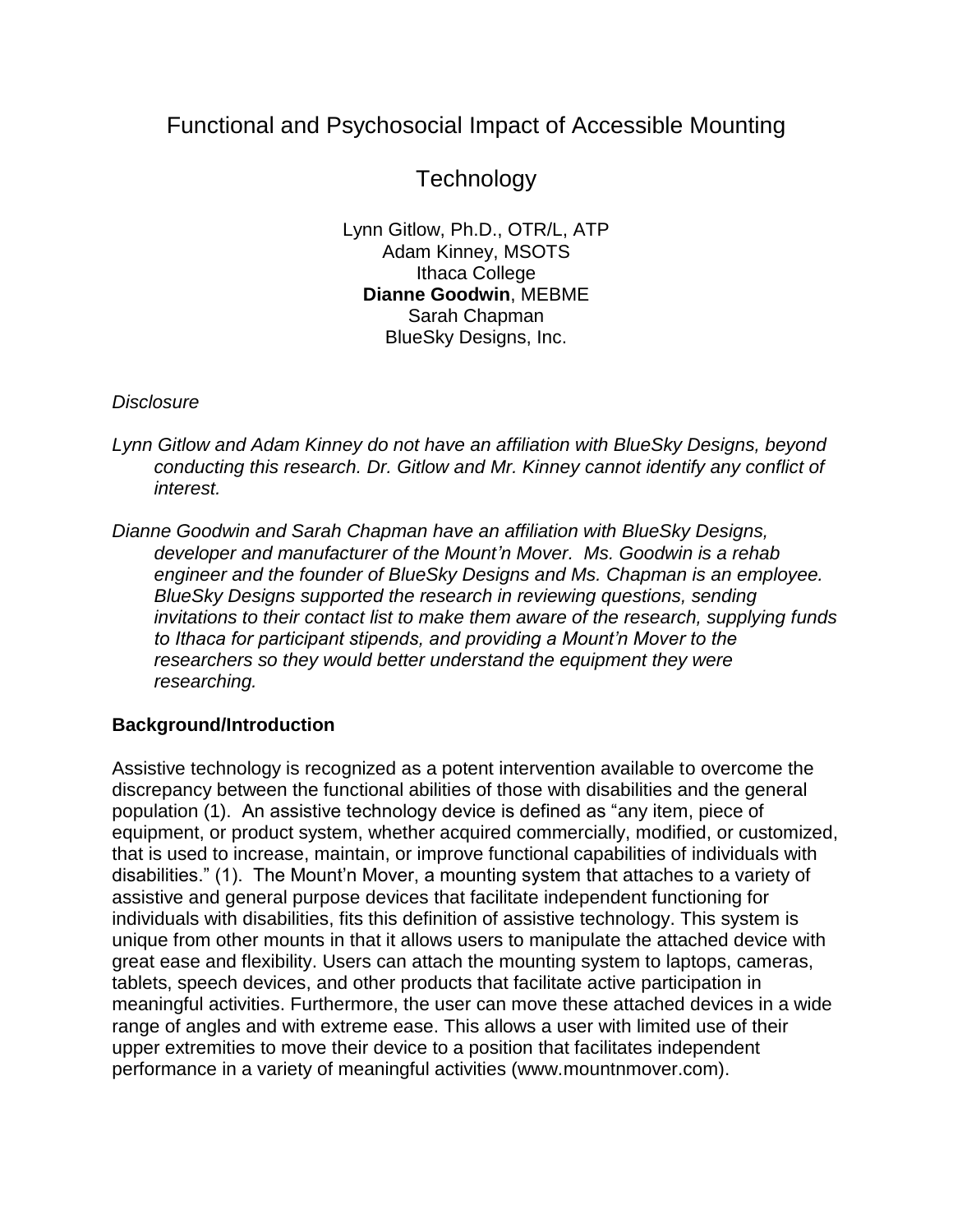Given the recognized importance of assistive technologies, such as mounting devices, in facilitating independence for people with disabilities, it is essential that professionals consider and recommend technology that furthers an individual's ability to participate in meaningful activities. To ensure resources are well-spent, there is a need to document the impact of AT devices on individuals. In particular, there is a great need for assistive technology outcome measures research that informs various stakeholders of the usability and impact of the device. While the individual user is one stakeholder outcomes research should focus on, other parties can benefit from learning the outcome of using a certain device or AT intervention. These parties are interested for multiple reasons, and include the user's social supports, manufacturers and vendors, service providers, third-party payers, rehabilitation scientists, and policy makers (2,3).

The usability of an AT device and the willingness of a person to use a given AT device are affected by multiple factors including device effectiveness, efficiency, and user satisfaction with the device in increasing one's ability to participate in activities in a variety of contexts (4). Given the importance of determining and understanding the usability outcomes of an AT device from a client's perspective, the researchers were contacted by BlueSky Designs, the developer of the Mount'n Mover, to conduct an independent investigation of consumer experience with using their mounting system. This is the first in a series of studies that will investigate users experience with the Mount'n Mover.

#### **Methodology**

Much has been written about the state of outcomes assessment in assistive technology and the challenge of choosing research design studies and assessment tools (3,5). In this study, the researchers chose a retrospective case study design using quantitative assessment to investigate the impact of using the Mount'n Mover on clients who had already purchased the device. Follow-up study will be done with new users.

More specifically, this study investigated 1) the functional and psychosocial impact of using a mounting system on those who use it. The Psychosocial Impact of Assistive Devices Scale (PIADS) was used to measure changes in functional independence and psychosocial impact of the intervention. This instrument was administered online. The PIADS is a 26-item, self-report questionnaire designed to assess the effects of an assistive device on functional independence, well-being, and quality of life. It measures factors intrinsic to the individual as well as environmental factors which impact the psychosocial functioning of the person using the device (6). The PIADS has documented reliability and validity with good clinical utility. After completing the PIADS, participants had the opportunity to be interviewed by the researchers to 2) investigate their performance and satisfaction with their performance on meaningful activities that they wanted to engage in before and after use of the mounting device. The Canadian Occupational Performance Measure (COPM) was used to structure the interview. The COPM is an individualized standardized instrument, that has been used in a number of research studies investigating outcomes of AT and is a reliable and valid measurement tool (7). The Ithaca College Human Subjects Review Committee approved the study.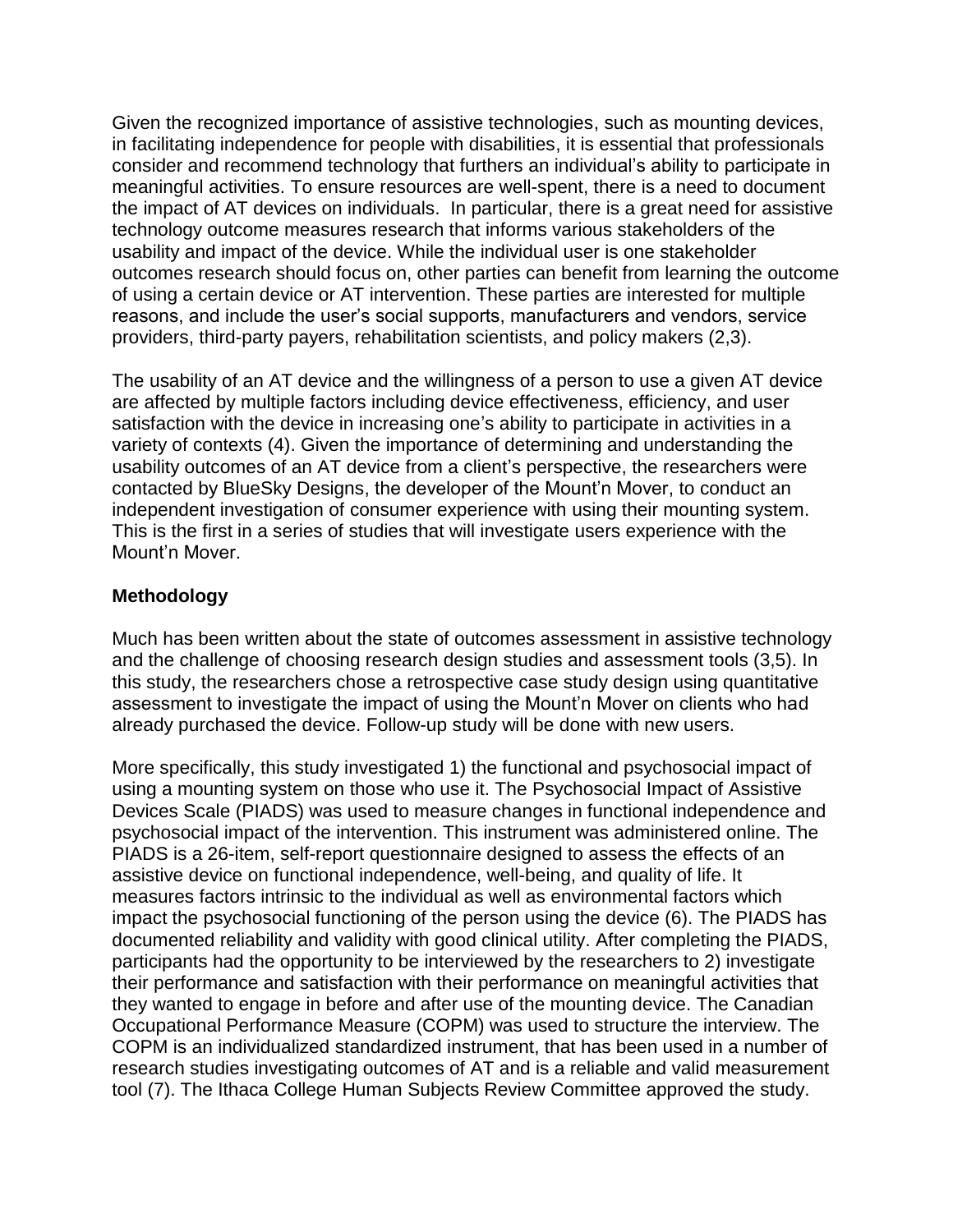A convenience sample of recipients of the Mount'n Mover device were recruited by email to take place in the study. There were 10 respondents who completed the online survey (3 females and 7 males) and four of them consented to participate in the interviews as well (1 female and 3 males).

#### **Results (Discussion)**

The mount was used for a wide variety of devices including communication devices, phones, laptops, eating trays and cameras. Eighty percent of respondents were extremely satisfied with device and felt that the device was extremely important to their lives. Eight respondents agreed or strongly agreed that they received adequate training and support in use of the device, whereas two strongly disagreed with this statement. On reviewing the results, BlueSky Designs noted that the level of direct support varies based on the vendor through which an end user receives the device. Versatility and ease of use were reported as important features of the device.

Results of the PIADS subscales are reported below. Subscale scores are calculated from responses to several individual questions and are indicated in **bold**. Results of responses regarding the users' negative emotions are also reported below (frustration, embarrassment and confusion). For each word or phrase in the subscale, the respondent chooses the response that shows how they are affected by using the Mount'n Mover.

| <b>PIADS Scores:</b>                                                     |    |         |                |
|--------------------------------------------------------------------------|----|---------|----------------|
| Scale of -3 to +3, where -3 = Greatly decreases, $3$ = Greatly increases |    |         |                |
|                                                                          | N  | Mean    | Std. Deviation |
| Competence*                                                              |    | 2.1211  | 1.04858        |
| Adaptability*                                                            | 9  | 2.1467  | 1.04594        |
| Self-Esteem*                                                             | 9  | 2.0011  | 1.15948        |
| <b>Frustration</b>                                                       | 10 | $-1.40$ | 1.350          |
| Embarrassment*                                                           | 9  | $-1.33$ | 1.414          |
| Confusion                                                                | 10 | $-.90$  | 2.079          |

\*One user omitted due to missing values in items needed to calculate subscale.

The PIADS results indicate that for nine of the ten respondents, their competence, adaptability and self-esteem increased as a result of using the Mount'n Mover, whereas frustration, embarrassment and confusion were reduced.

Results of the four COPM interviews indicated that all four respondents had clinically significant improvement in their performance and satisfaction with performance of meaningful tasks that were impacted by the device. The devices that were used with the Mount'n Mover enabled users to participate in a variety of meaningful activities including toileting, eating, engaging in volunteer and work related pursuits and leisure and social pursuits.